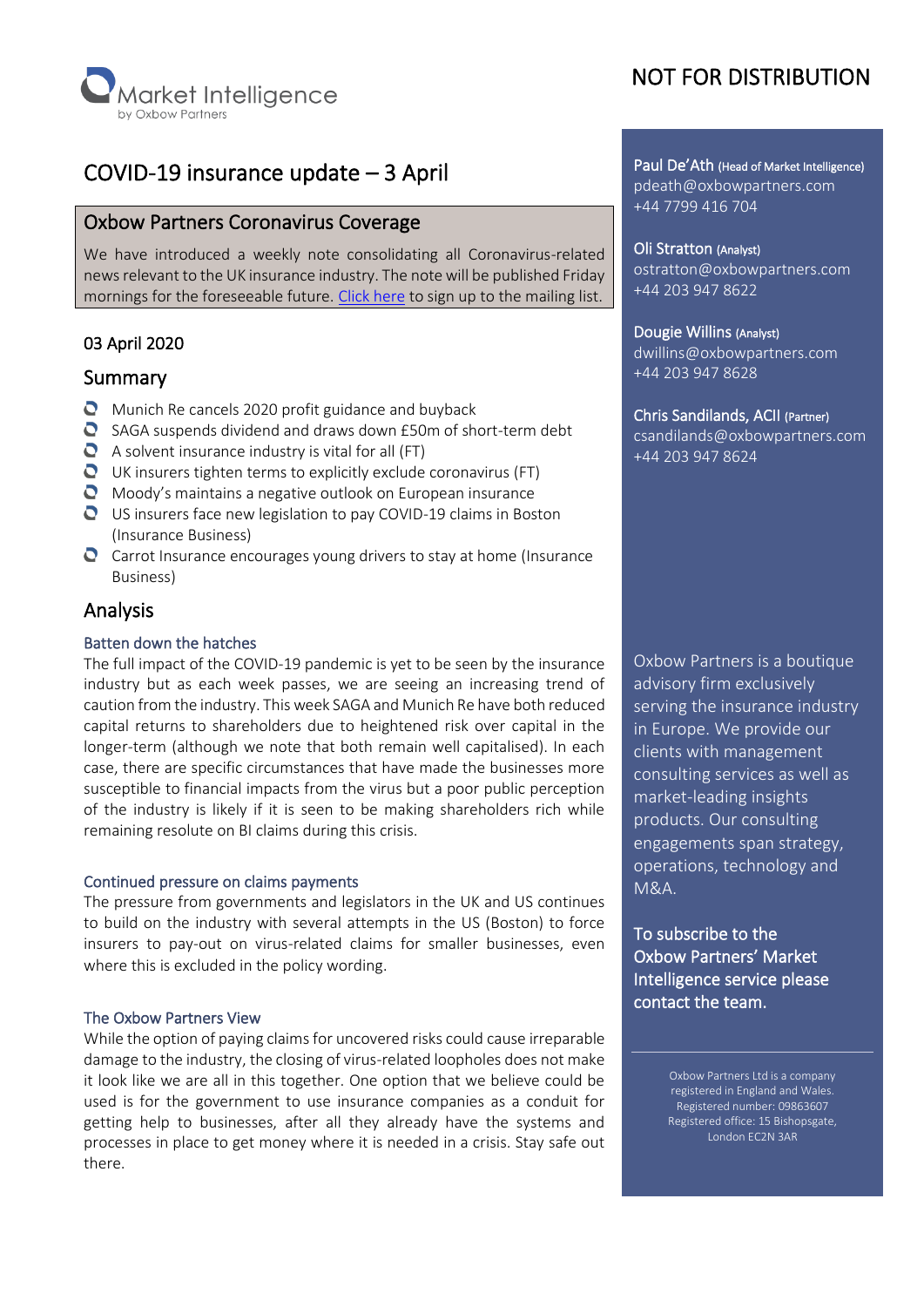# NOT FOR DISTRIBUTION

**Narket Intelligence** 

#### Munich Re cancels 2020 profit guidance and buyback

Munich Re has announced that claims relating to cancellation and postponement of large events will be significant in Q1 2020 and profits for the quarter will be in the low three-digit millions (Q1 2019: €633m). Given the uncertainty around COVID-19, Munich Re no longer expects to reach its profit guidance for the year of €2.8bn and has cancelled its planned share buyback. The dividend for 2019 will still be paid and the group's solvency ratio is "still comfortably within the communicated optimal range of 175-220%".

#### [Read more](https://www.munichre.com/en/company/investors/mandatory-announcements/ad-hoc-announcements/2020-03-31-ad-hoc.html)

#### SAGA suspends dividend and draws down £50m of short-term debt

COVID-19 has had a significant impact on SAGA's business with the company suspending its dividend and drawing down £50m of additional funding from its revolving credit facility. Most of the impact, however, has come in the non-insurance operations of the business. AICL, SAGA's underwriting business, had a solvency ratio of 160% (Solvency II) as at the end of January 2020. The group estimates this has reduced to 140%, given the current market conditions. This is in-line with the assumed starting position of the solvency within the company plans and therefore should not change the timing of the dividends up to the group.

#### [Read more](https://otp.tools.investis.com/clients/uk/saga_limited1/rns/regulatory-story.aspx?cid=852&newsid=1383851)

#### A solvent insurance industry is vital for all

The FT editorial board believe that changing the rules of policies would set a dangerous precedent for the industry. While the payment of claims where there clearly is not cover could threaten the industry's viability but where policy wording does not exclude coverage, insurers should pay out.

[Read more](https://www.ft.com/content/20b9c3c6-7409-11ea-95fe-fcd274e920ca) (requires FT subscription)

#### UK insurers tighten terms to explicitly exclude coronavirus

The FT has reported that insurers are tightening the terms of business coverage to specifically exclude anything related to the coronavirus pandemic. With many renewals up at the start of April, insurers are keen to ensure that there is no exposure to future costs.

[Read more](https://www.ft.com/content/92518d19-ce35-4af3-90f4-64cb00f8e2f5) (requires FT subscription)

#### Moody's maintains a negative outlook on European insurance

The coronavirus outbreak has exacerbated existing solvency and profitability pressures. The rating agency highlights that the financial market volatility has already reduced insurers' solvency levels and the outlook for UK and Italian life insurance has been downgraded to negative from stable. Moody's expects claims related to the pandemic to remain manageable for both life and non-life insurers but notes the risk of government intervention.

#### [Read more](https://www.moodys.com/research/Moodys-European-insurance-outlook-maintained-as-negative-as-coronavirus-crisis--PBC_1221424)